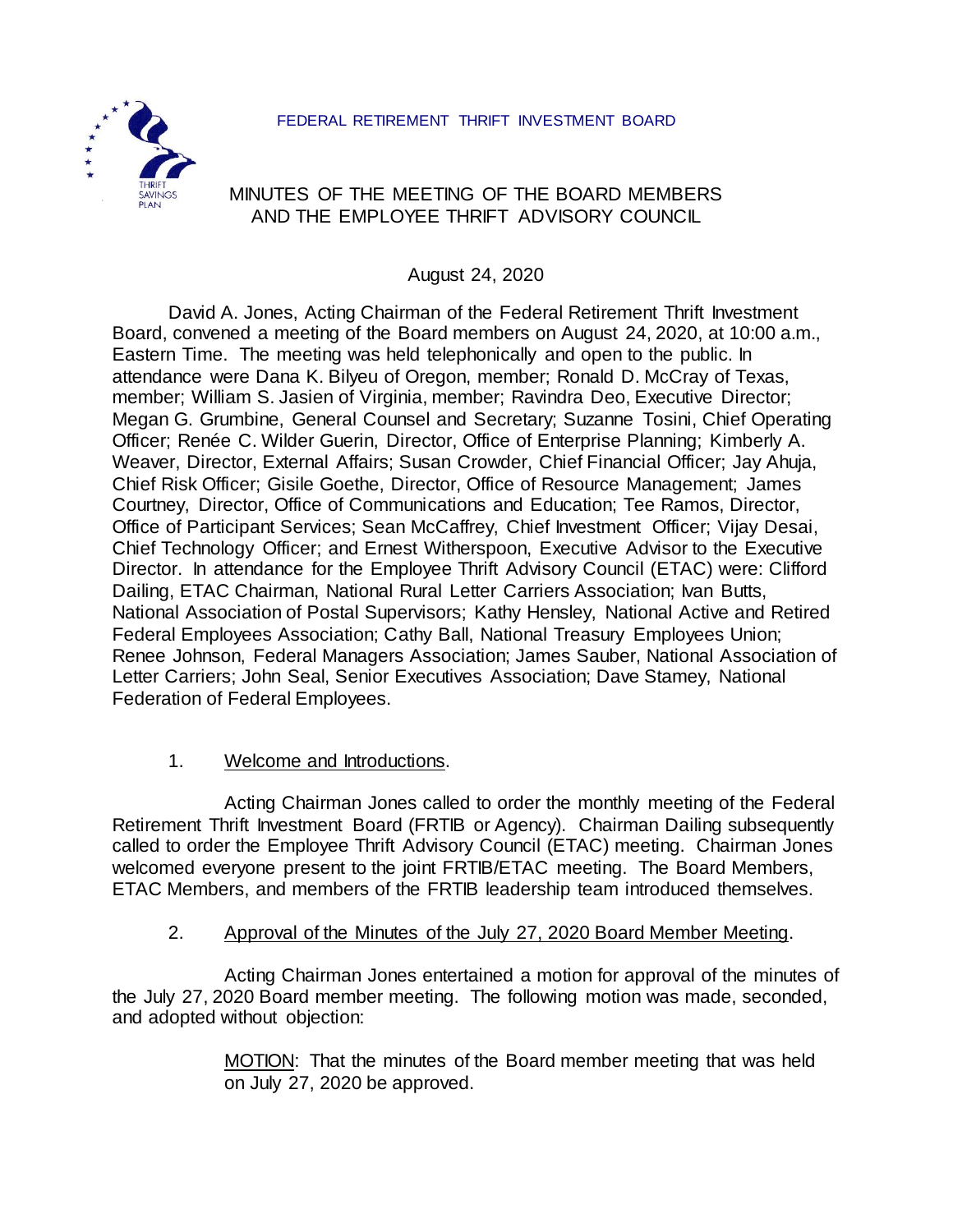### 3. Approval of the Minutes of the October 29, 2019 ETAC Meeting.

Chairman Dailing entertained a motion for approval of the minutes of the October 29, 2019 ETAC meeting. The motion was made and adopted without objection by the ETAC.

## 4. Monthly Reports.

Mr. Deo gave opening remarks, including a brief summary of the agenda for the meeting.

# a. Participant Activity Report

Mr. Ramos reviewed the monthly participant activity report. [See "Thrift](https://www.frtib.gov/pdf/minutes/2020/Aug/MM-2020Aug-Att1.pdf)  [Savings Fund Statistics" a](https://www.frtib.gov/pdf/minutes/2020/Aug/MM-2020Aug-Att1.pdf)nd ["TSP Fund Statistics Highlights" \(attached\).](https://www.frtib.gov/pdf/minutes/2020/Aug/MM-2020Aug-Att2.pdf) Participation rates have leveled out after steady increases over the last several months, though they are two percentage points higher than last year.

Mr. Ramos reported that hardship withdrawals have also returned to normal levels; decreasing 26 percent this month from last month's levels. 18,000 participants took a CARES Act withdrawal in the past month and the relief offered by the CARES Act has been a topic of interest in participant phone calls.

b. Investment Performance Report

Mr. McCaffrey reviewed the monthly investment performance report. See "July 2020 Performance Review – [G, F, C, S, I, and L Funds" \(attached\).](https://www.frtib.gov/pdf/minutes/2020/Aug/MM-2020Aug-Att3.pdf) Mr. McCaffrey noted that for June, BlackRock's performance for the F, C, S, and I Funds was in line with the Funds' respective indices. Mr. McCaffrey noted that U.S. equities achieved healthy gains as investor sentiment was bolstered by substantial improvement in employment and better-than-expected earnings reports, especially among the largest technology companies. The C and S Funds posted strong gains. The I Fund also rose, driven primarily by a weaker U.S. dollar. Lower interest rates contributed to a positive return for the F Fund. All of the L Funds finished higher.

For the F and C Funds, BlackRock's performance year-to-date was in line with the Funds' respective indices. It underperformed the Small- Mid-Cap Index year-todate by 19 basis points, primarily due to securities sampling and futures mistracking. Its performance for the I Fund year-to-date exceeded the performance of the International Index by 33 basis points, primarily due to tax advantage.

Through August 21, 2020, the C Fund is ahead by 3.98 percent month to date. The S Fund is up 4.30 percent and the I Fund has gained 3.41 percent. In fixed income, the F Fund has fallen 54 basis points as some interest rates have moved a bit higher. The G Fund has earned 3 basis points month-to-date for August.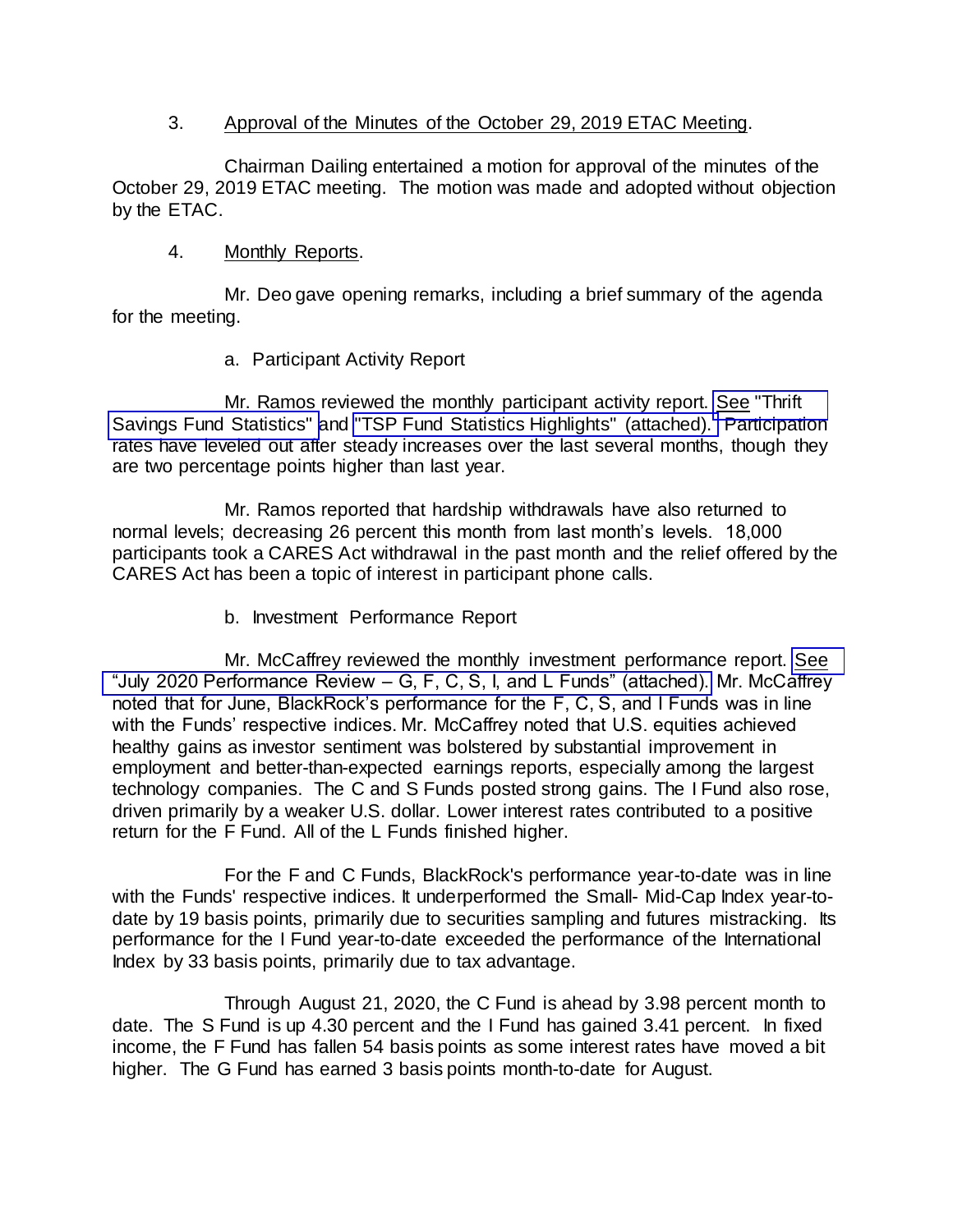Mr. McCaffrey directed the Board's attention to the graphics on the presentation slide that indicated a couple of major milestones that are inflection points for the rate of growth in L Fund participation. First, in September 2015, the L Funds became the default investment option for new FERS participants. Second, from January through December 2018, the Blended Retirement System (BRS) enrollment window was open to eligible members of the uniformed services. At the same time, new recruits were auto-enrolled and were defaulting into the L Funds. Looking toward the right side of the graphic, there are now about 2.66 million participants, or 44 percent of participants overall, that hold at least one L Fund. The total count of participants at month end represents an increase of about 27,000 in July that was driven in part by new members of the Uniformed Services, the vast majority being placed in the L 2055, L 2060, and L 2065 Funds. Mr. McCaffrey noted that 26 percent of participants have 100 percent of their accounts in the L Funds. Mr. McCaffrey directed attention to the lower graphic that shows the participation in all of the L Funds individually both for the current reporting period and the prior reporting period so that the month over month changes can be observed. He pointed out that as of August 19, over 101,000 participants and 6.3 billion dollars are invested in the six new L Funds, including more than 34,000 new participants who have joined the TSP since July 1.

Mr. McCaffrey briefly commented on interfund transfers. Transfer volume as a percentage of assets was just slightly above the long run median. On a net basis, a number of participants were observed reallocating from U.S. equities into fixed income. However, these transfers represent a very small percentage of participant assets.

Member McCray asked about the percentage of participants holding at least one L Fund and how that figure compares to industry average for participation in target date funds. It appeared to Member McCray that our current figure was lower than industry average. Mr. McCaffrey said he did not have that comparison at this time but would be happy to research it and provide that information.

c. Legislative Report

Ms. Weaver reported that the United States House and Senate are both in recess until after Labor Day. Should either the House or Senate decide to vote on a new stimulus or postal bill, it would give members 24 hours' notice.

- 5. **Quarterly Reports.** 
	- a. Metrics Report

Geof Nieboer, Business Intelligence Division Chief, presented an overview of the Fiscal Year (FY) 2020 Third Quarter Metrics Review. [See "FY 2020 Third Quarter](https://www.frtib.gov/pdf/minutes/2020/Aug/MM-2020Aug-Att4.pdf)  [Key Performance Indicator Results" \(attached\).](https://www.frtib.gov/pdf/minutes/2020/Aug/MM-2020Aug-Att4.pdf) Mr. Nieboer noted that the F, C, S, and I Funds' investments metric was yellow for this quarter due to one trade being sent 48 minutes past the 2:00 p.m. deadline. This was due to a technical issue at the U.S.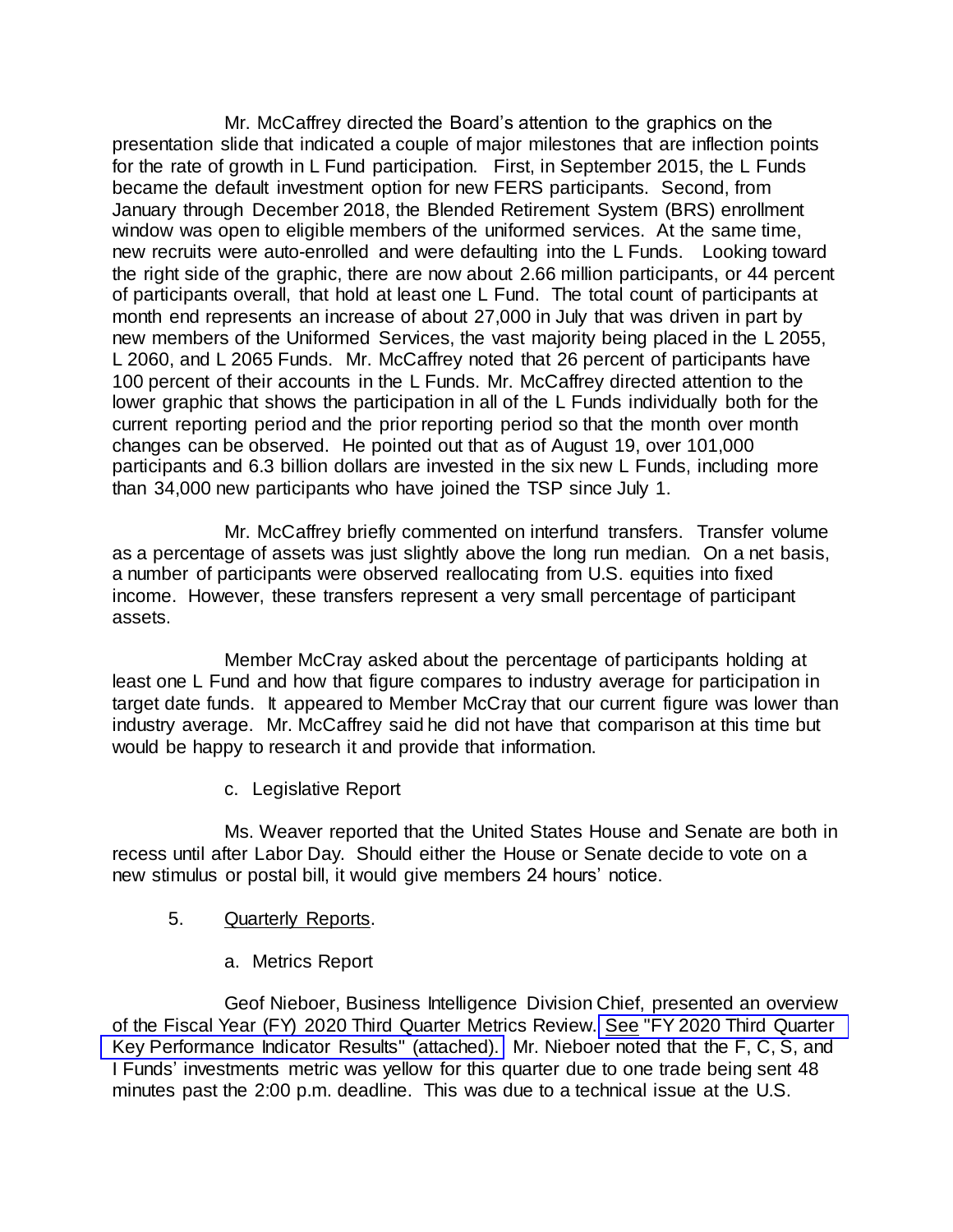Treasury which delayed reporting of the G Fund interest rate. Notwithstanding this delay, FRTIB trades were still placed for the day and executed on time.

Mr. Nieboer highlighted that in strategic goal D, the percentage of FERS participants making a 5 percent or greater contribution, fell short of the 80 percent target, but it has remained essentially stable over the year, despite the pandemic, and continues to be over 10 percent higher than industry average. Mr. Nieboer expects to see growth in this metric after implementation of the 5 percent default contribution rate on October 1, 2020.

Member McCray inquired about the previous quarter's status for the yellow items in goals C and D. Mr. Nieboer responded that in the previous quarter, the F, C, S, and I Funds' investments metric was red, due to the trade deadline being late three times. However, there was no correlation between those events and the event that occurred this quarter. As to the matching contribution metric, it has remained yellow for some time. Mr. Nieboer reiterated that the 5 percent default rate should improve this metric.

## 6. Participant Survey Reports.

Ms. Wilder Guerin introduced her presentation by stating that the participant survey process is designed to ascertain TSP participant preferences and satisfaction. She noted at the outset that that the coronavirus pandemic and resulting quarantine presented challenges to the survey process.

In response to a question from Member Jasien, Ms. Wilder Guerin provided some background information about the survey process. She noted that the survey was administered by Gallup, which stratified the sample of the 40,000 – 50,000 TSP participants who were sent the survey to obtain a representative sample of active participants in FERS and BRS. The survey participants were encouraged to respond by email, but some participants only received a paper survey. The survey was conducted during the March-April 2020 time frame.

Dennis McNulty of the Office of Enterprise Planning (OEP) began the presentation of the survey results by stating that this is the sixth survey since 2006 and the first since 2017. He highlighted two differences between the 2020 and 2017 surveys; namely, that CSRS participants were not surveyed in 2020 and the 2020 survey focused only on participant satisfaction. He noted that a separate participant survey about retirement wellness will be conducted later in fall 2020.

The overall response rate of the survey was about 14 percent, lower than the 17 percent response rate in 2017. Mr. McNulty hypothesized that the lower response rate was due to an extremely low 3 percent response rate amongst BRS participants. High return-to-sender occurrence, lack of valid e-mail addresses, and the relative youth of BRS participants were provided as possible reasons for the low response rate.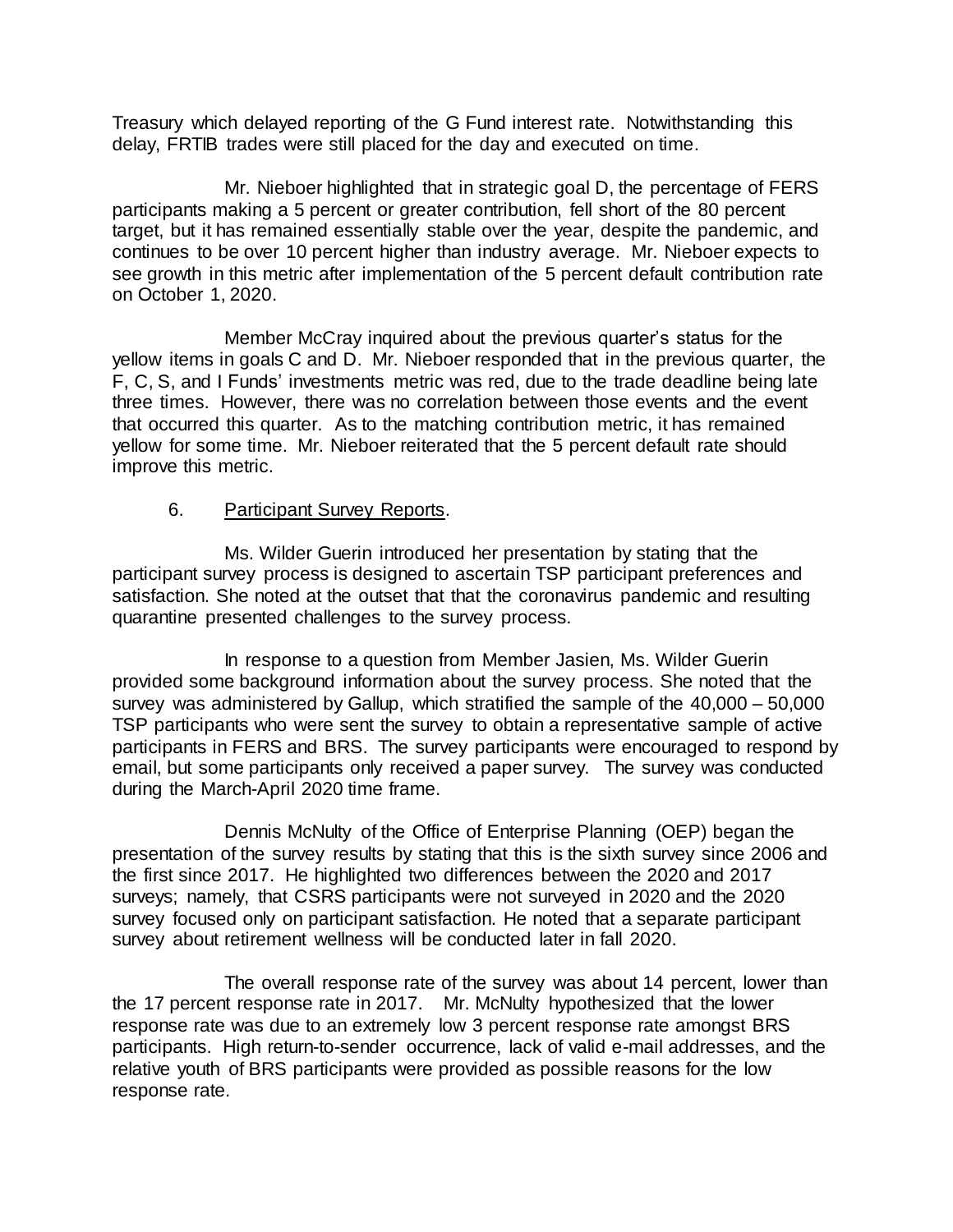Total satisfaction rate was 87 percent in comparison to 89 percent from the previous survey. Mr. McNulty noted that the survey was taken during the early stages of the pandemic and that what FRTIB has found over the years is that financial conditions and TSP satisfaction levels are coordinated. In addition, by removing the CSRS population and introducing the BRS population, it might have removed more participants who traditionally have higher satisfaction ratings. Mr. McNulty highlighted that while the BRS population had the lowest percentage of those extremely satisfied, they also had the largest neutral rating percentage, which offers an opportunity for outreach and education.

Veronica Mance of the Office of Enterprise Planning continued the presentation by first mentioning that the satisfaction levels compared favorably to industry benchmarks: 76 percent for the industry in an April 2020 survey compared to FRTIB's 87 percent. Ms. Mance next moved to the net promoter score which measures how likely the respondent was to recommend the TSP to a friend or colleague. The Plan's score compared favorably to the score for the financial services industry as a whole.

Mr. McNulty continued next by comparing plan satisfaction and participant contributions, which showed that those who contributed more than 5 percent are the most satisfied with the TSP. The FERS population's self-reported participation rate has increased since 2017 to 93 percent. Ms. Mance noted that this compares favorably to the industry's average 401(k) participation rate of 84 percent. Mr. McNulty next moved to why participants were not contributing at least 5 percent, with affordability and inertia being the two leading reasons. Ms. Mance noted that because inertia is given as a reason for not contributing at least 5 percent, we may see fewer opt-outs when the default contribution rate is increased in October. The number of participants accepting the TSP's current default deferral rate is in line with a 2019 plan sponsor defined contribution benchmark survey.

Participant satisfaction with the time to complete roll-in transactions remained overall on par with 2017, although there was a decline in those extremely satisfied. Ms. Mance said that this was not surprising given that this is a prevalent issue throughout the defined contribution industry. It is FRTIB's hope that this will improve with the transition to the new RKSA vendor. Participants were 4 percent more satisfied with the withdrawal options over 2017, however, only 39 percent were familiar with the new withdrawal options. This will be an area to increase education.

Mr. McNulty next provided the results for questions relating to communications. Participants identified their top three sources of information as the annual statements, My Account, and the plan information on tsp.gov. These are in line with 2017. Overall, participants preferred the TSP communicate with them via the website, email, and paper statements. Younger participants specifically highlighted preference for email and mobile applications when compared to older participants.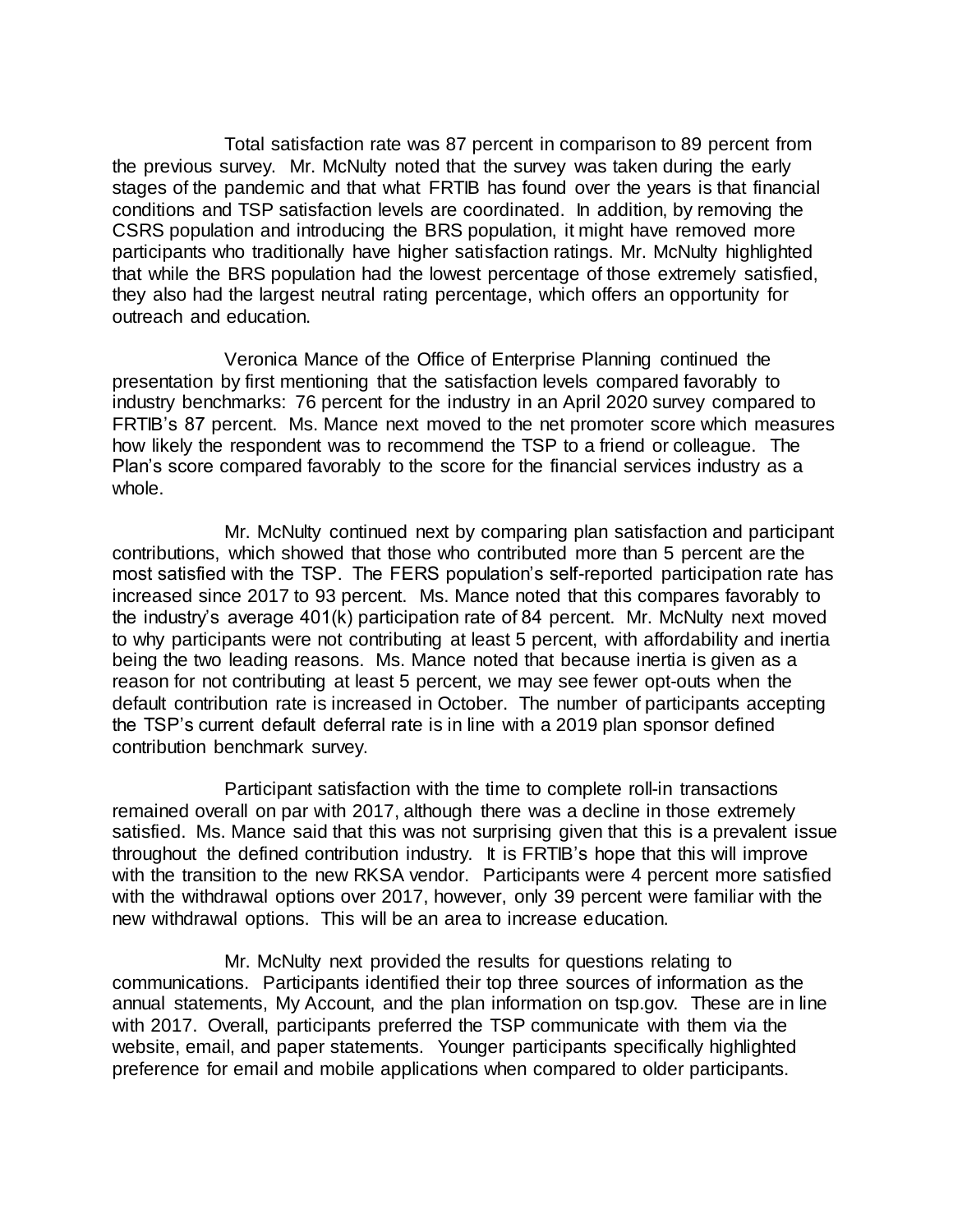Mr. McNulty moved on to the survey's questions about the reasons for participant withdrawals and transfers. 28 percent of participants indicated that they planned to start withdrawals immediately after retirement, generally for the intended purpose of using retirement funds to pay living expenses. 24 percent planned to invest the money elsewhere while 16 percent planned to transfer money out of the TSP to another account/IRA. Consolidation of retirement accounts and more investment choices were the top reasons for moving funds out of the TSP after retirement. Mr. McNulty also noted that the more enhanced withdrawal options may be having some impact on retention.

Mr. McNulty next addressed what participants most want TSP to offer. A consolidated report of federal benefits topped the list, followed by a mobile app and additional retirement planning tools.

Member McCray asked why 40 percent of respondents cited lower fees as a reason why they planned to transfer money out from the TSP account when it is unlikely they will find lower fee opportunities than the TSP. Ms. Wilder Guerin answered that they have consistently found participants believe that there are options available in the marketplace cheaper than the TSP. Mr. Deo concurred, offering that there have been studies showing that individuals believe mutual funds do not have fees since they are more hidden in the prospectuses, whereas TSP discloses its fees very prominently. Mr. Deo agrees that this is a continual educational opportunity.

Turning back to the presentation, Mr. McNulty provided the responses to a question that asked participants to suggest one thing TSP could do better in meeting their needs. Better instruction and information, providing investment advice, as well as more investment options were top categories; all in line with 2017. Participants requested easier website access, most likely due to the introduction of two factor authentication. However as TSP security rated higher overall than in 2017, it appears participants may be comfortable with this tradeoff.

Mr. McNulty and Ms. Mance concluded the presentation by offering a few recommendations FRTIB could glean from the survey. First, in order to i improve our access to BRS participants, it is recommended that email be added as one of the data elements that Services submit when a new account is established. Second, FRTIB should conduct targeted focus groups with the two groups that had lower overall satisfaction with the TSP: BRS and Uniformed Services Legacy. Third, there should be a continued push to provide better and more information, as this was a clearly identified desire by all participants. Fourth, while an increase in the default deferral rate should improve the number of participants saving at least 5 percent, there should be continued outreach focused on the importance and benefits of saving 5 percent. Fifth, there is evidence that younger participants want a mobile app, and FRTIB should examine the feasibility providing one. Sixth, the feasibility of allowing withdrawals in specific funds should be examined as well as continuing to educate participants on the current inservice withdrawal limits. Finally, FRTIB should examine ways of collaborating with Social Security, OPM, and DFAS in order to provide consolidated federal retirement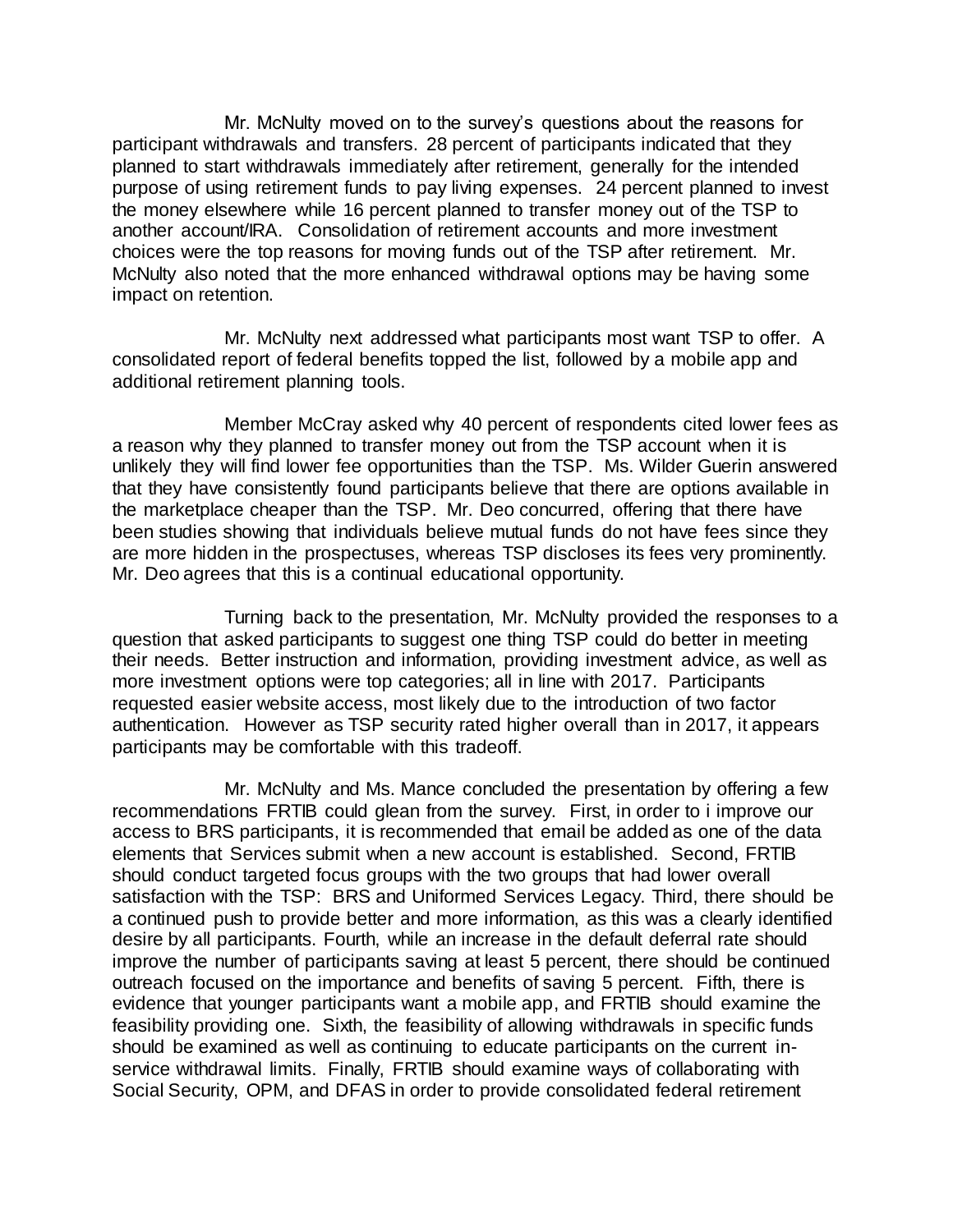benefits information, and should consider developing more individually-tailored tools and calculators. Mr. Deo stated that FRTIB is well on its way in implementing many of these suggestions through the RKSA procurement that is close to being awarded.

In response to Member McCray's question about participants providing feedback outside of the survey, Ms. Wilder Guerin noted that participants can provide continual input through the TSP website and to participant services representatives, who collect feedback on the ThriftLine.

In response to Members McCray and Jasien's inquiry as to the feasibility of Board members participating in the TSP, Ms. Grumbine indicated that this was looked at several years ago and there were some legal obstacles to Board members being TSP participants but she would be happy to review the opinion. Mr. McCray indicated that full participation may not be the answer but he seeks a way for Board members to have better visibility into the plan.

Member Jasien was pleased to hear that there would be a continued focus on capturing emails in order to improve communications. He charged FRTIB to take the written comments to heart as those are usually the most powerful. Member Jasien finished by asking if the survey asked if participants felt retirement ready. Ms. Wilder Guerin said that would be addressed in a follow up survey in the next few months.

In response to Member Bilyeu's question as to whether FRTIB has explored working with Social Security and others to put together a joint statement, Ms. Wilder Guerin indicated that dialogue between FRTIB and Social Security occurred 8 to 9 years ago and at that time there was not an interest in partnering to provide a combined statement. FRTIB plans to work with the RKSA vendor to provide a statement including not just Social Security but also reflecting an OPM annuity, either as an estimate or with the actual figures.

Acting Chairman Jones reiterated his appreciation and asked ETAC Chairman Dailing if he or his members had any questions. ETAC Chairman Dailing again reiterated the need for increased communications, especially as it related to the costs of transferring out of the TSP rather than staying in. Mr. Sauber asked if FRTIB could rebut the belief of those who take their money out because they think the fees are lower elsewhere by providing agencies with printed materials about this exact topic. Mr. Courtney answered this by stating that FRTIB does have an online scorecard as well as a printed version but will look to increase awareness of those items. He added that FRTIB also offers pre-separation classes that talk to the low administrative fees. Mr. Sauber asked if these classes and communications have contributed to a decline in the number or percentage of participants withdrawing their money. Ms. Wilder Guerin answered that individuals are taking advantage of the new withdrawal options but since that was just introduced in September, it's too early to draw any conclusions at this time.

Ms. Wilder Guerin concluded by saying it is the FRTIB's intention to conduct a satisfaction survey annually going forward.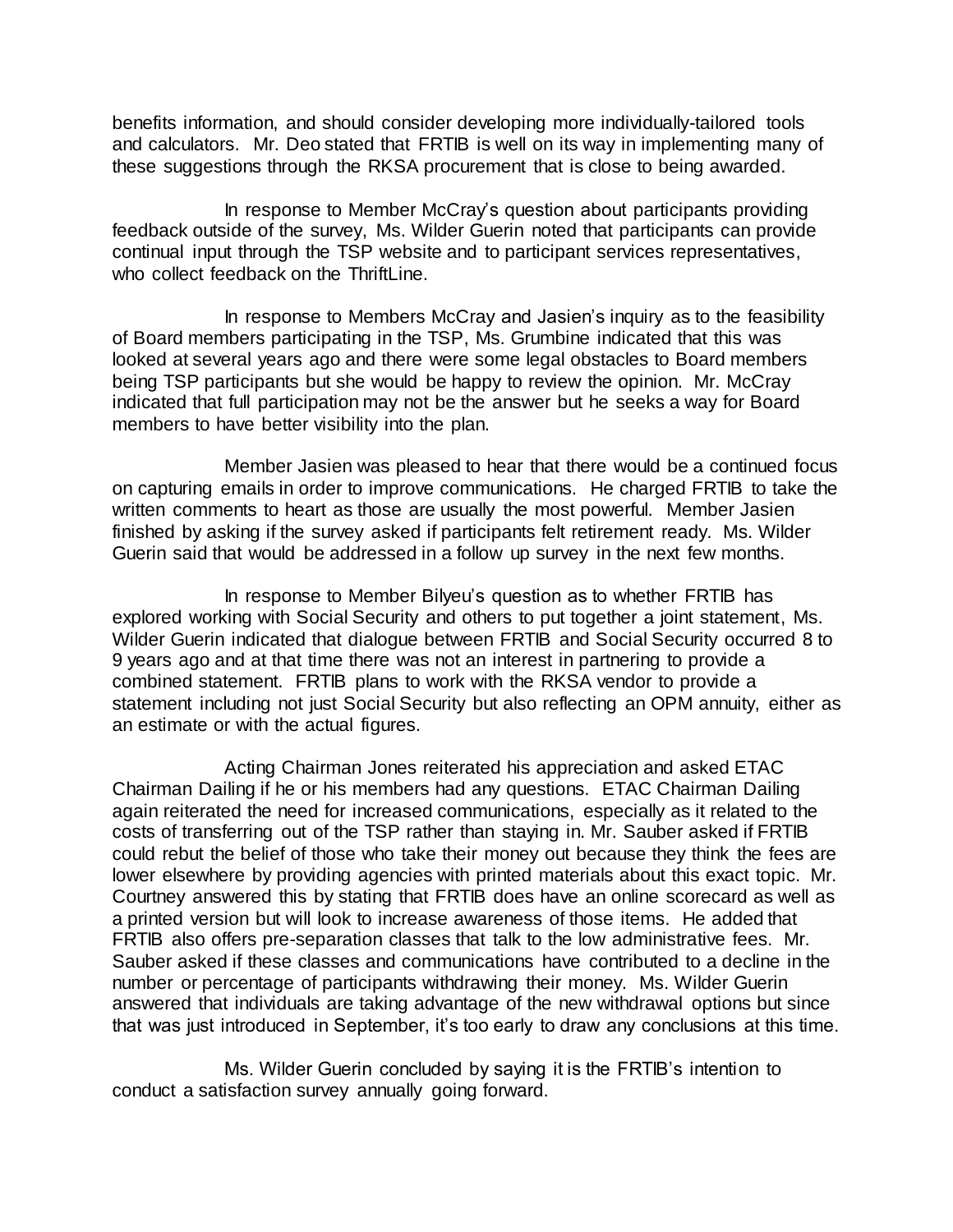# 7. Office of Communications and Education Annual Report.

Mr. Courtney began his presentation by providing both the Board and ETAC an overview of the Office of Communications and Education (OCE) and its four functional areas. Mr. Courtney demonstrated how his office has continued its mission in light of the pandemic, trading live, in-person for fully electronic training. This has resulted in more individuals being trained online year-to-date than in all of 2019. In addition, forms processing and ThriftLine operations have continued normally. Mr. Courtney highlighted the special COVID-19 portal which provides information on the changes that were made to accommodate physical distancing guidelines as well as pertinent CARES Act information. In addition to COVID-19 and CARES Act information, Mr. Courtney described the outreach efforts for the new 5-Year L Funds, 5 percent automatic enrollment, and the end of separate catch-up contribution elections for participants age 50 and older.

Donald Ferracci of OCE presented the redesign of the website. Mr. Ferracci mentioned that it had been 10 years since the last redesign and the previous website was not mobile device friendly. Mr. Ferracci noted that the redesign process included interviews and direct observations of participants interacting with the former website. Mr. Ferracci noted the feedback tool on the bottom of every page that allows participants to suggest improvements which will be incorporated in future updates.

Mr. Ferracci highlighted the funds pages, showing how fund information that used to be spread across two pages is now easily displayed on one. In addition, users now can obtain definitions for terms they do not understand with the built-in, inline glossary.

After the website presentation concluded, Mr. Deo provided the ETAC with a brief explanation of what RKSA was since it was mentioned several times but never fully explained. Mr. Deo also mentioned that the upgrade of the Agency's mainframe computers over the past weekend should provide faster and quicker response times.

ETAC Chairman Dailing concluded by thanking FRTIB for all the information provided and FRTIB's continued commitment to the interest of the participants. ETAC Chairman Dailing then adjourned the ETAC meeting after hearing no objection to the motion.

8. Adjourn

Whereupon, there being no further business, the following motion was made, seconded, and adopted without objection and Acting Chairman Jones adjourned the meeting at 11:42 a.m.

MOTION: That this meeting be adjourned.